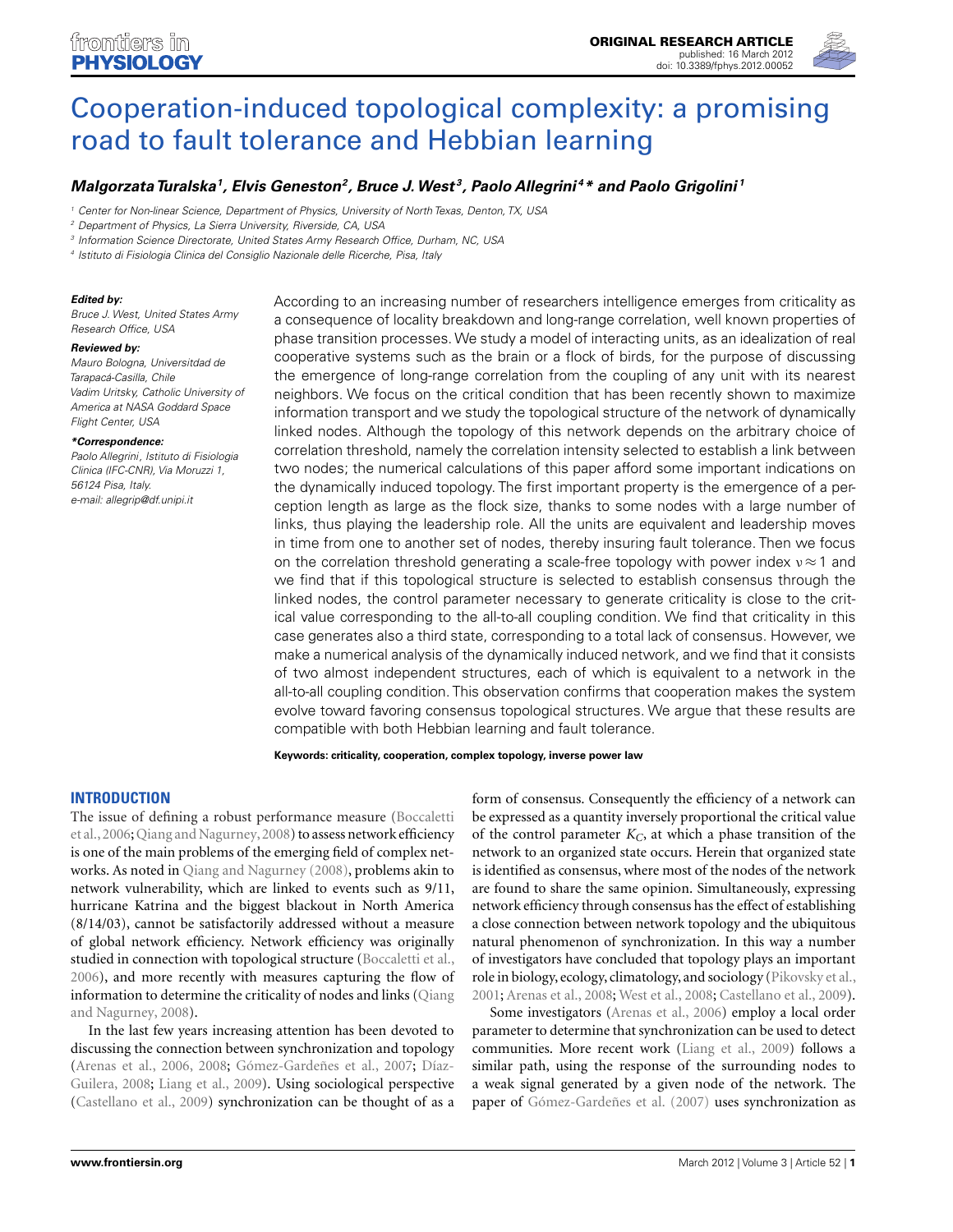| <b>Report Documentation Page</b>                                                                                                                                                                                                                                                                                                                                                                                                                                                                                                                                                                                                                                                                                                                                                                                                                                   |                             |                              |                                                   | Form Approved<br>OMB No. 0704-0188                  |                           |
|--------------------------------------------------------------------------------------------------------------------------------------------------------------------------------------------------------------------------------------------------------------------------------------------------------------------------------------------------------------------------------------------------------------------------------------------------------------------------------------------------------------------------------------------------------------------------------------------------------------------------------------------------------------------------------------------------------------------------------------------------------------------------------------------------------------------------------------------------------------------|-----------------------------|------------------------------|---------------------------------------------------|-----------------------------------------------------|---------------------------|
| Public reporting burden for the collection of information is estimated to average 1 hour per response, including the time for reviewing instructions, searching existing data sources, gathering and<br>maintaining the data needed, and completing and reviewing the collection of information. Send comments regarding this burden estimate or any other aspect of this collection of information,<br>including suggestions for reducing this burden, to Washington Headquarters Services, Directorate for Information Operations and Reports, 1215 Jefferson Davis Highway, Suite 1204, Arlington<br>VA 22202-4302. Respondents should be aware that notwithstanding any other provision of law, no person shall be subject to a penalty for failing to comply with a collection of information if it<br>does not display a currently valid OMB control number. |                             |                              |                                                   |                                                     |                           |
| 1. REPORT DATE<br><b>16 MAR 2012</b>                                                                                                                                                                                                                                                                                                                                                                                                                                                                                                                                                                                                                                                                                                                                                                                                                               |                             | 2. REPORT TYPE               |                                                   | <b>3. DATES COVERED</b><br>00-00-2012 to 00-00-2012 |                           |
| <b>4. TITLE AND SUBTITLE</b>                                                                                                                                                                                                                                                                                                                                                                                                                                                                                                                                                                                                                                                                                                                                                                                                                                       |                             |                              |                                                   | 5a. CONTRACT NUMBER                                 |                           |
| Cooperation-induced topological complexity: a promising road to fault<br>tolerance and Hebbian learning                                                                                                                                                                                                                                                                                                                                                                                                                                                                                                                                                                                                                                                                                                                                                            |                             |                              |                                                   | <b>5b. GRANT NUMBER</b>                             |                           |
|                                                                                                                                                                                                                                                                                                                                                                                                                                                                                                                                                                                                                                                                                                                                                                                                                                                                    |                             |                              |                                                   | 5c. PROGRAM ELEMENT NUMBER                          |                           |
| 6. AUTHOR(S)                                                                                                                                                                                                                                                                                                                                                                                                                                                                                                                                                                                                                                                                                                                                                                                                                                                       |                             |                              |                                                   | 5d. PROJECT NUMBER                                  |                           |
|                                                                                                                                                                                                                                                                                                                                                                                                                                                                                                                                                                                                                                                                                                                                                                                                                                                                    |                             |                              |                                                   | <b>5e. TASK NUMBER</b>                              |                           |
|                                                                                                                                                                                                                                                                                                                                                                                                                                                                                                                                                                                                                                                                                                                                                                                                                                                                    |                             |                              |                                                   | 5f. WORK UNIT NUMBER                                |                           |
| 7. PERFORMING ORGANIZATION NAME(S) AND ADDRESS(ES)<br>Army Research Office, Information Science Directorate, 4300 S Miami<br>Boulevard, Durham, NC, 27703-9142                                                                                                                                                                                                                                                                                                                                                                                                                                                                                                                                                                                                                                                                                                     |                             |                              |                                                   | 8. PERFORMING ORGANIZATION<br><b>REPORT NUMBER</b>  |                           |
| 9. SPONSORING/MONITORING AGENCY NAME(S) AND ADDRESS(ES)                                                                                                                                                                                                                                                                                                                                                                                                                                                                                                                                                                                                                                                                                                                                                                                                            |                             |                              |                                                   | 10. SPONSOR/MONITOR'S ACRONYM(S)                    |                           |
|                                                                                                                                                                                                                                                                                                                                                                                                                                                                                                                                                                                                                                                                                                                                                                                                                                                                    |                             |                              |                                                   | 11. SPONSOR/MONITOR'S REPORT<br>NUMBER(S)           |                           |
| 12. DISTRIBUTION/AVAILABILITY STATEMENT<br>Approved for public release; distribution unlimited                                                                                                                                                                                                                                                                                                                                                                                                                                                                                                                                                                                                                                                                                                                                                                     |                             |                              |                                                   |                                                     |                           |
| <b>13. SUPPLEMENTARY NOTES</b>                                                                                                                                                                                                                                                                                                                                                                                                                                                                                                                                                                                                                                                                                                                                                                                                                                     |                             |                              |                                                   |                                                     |                           |
| 14. ABSTRACT                                                                                                                                                                                                                                                                                                                                                                                                                                                                                                                                                                                                                                                                                                                                                                                                                                                       |                             |                              |                                                   |                                                     |                           |
| <b>15. SUBJECT TERMS</b>                                                                                                                                                                                                                                                                                                                                                                                                                                                                                                                                                                                                                                                                                                                                                                                                                                           |                             |                              |                                                   |                                                     |                           |
| 16. SECURITY CLASSIFICATION OF:<br>17. LIMITATION OF                                                                                                                                                                                                                                                                                                                                                                                                                                                                                                                                                                                                                                                                                                                                                                                                               |                             |                              |                                                   | 18. NUMBER                                          | 19a. NAME OF              |
| a. REPORT<br>unclassified                                                                                                                                                                                                                                                                                                                                                                                                                                                                                                                                                                                                                                                                                                                                                                                                                                          | b. ABSTRACT<br>unclassified | c. THIS PAGE<br>unclassified | <b>ABSTRACT</b><br>Same as<br><b>Report (SAR)</b> | OF PAGES<br>7                                       | <b>RESPONSIBLE PERSON</b> |

**Standard Form 298 (Rev. 8-98)**<br>Prescribed by ANSI Std Z39-18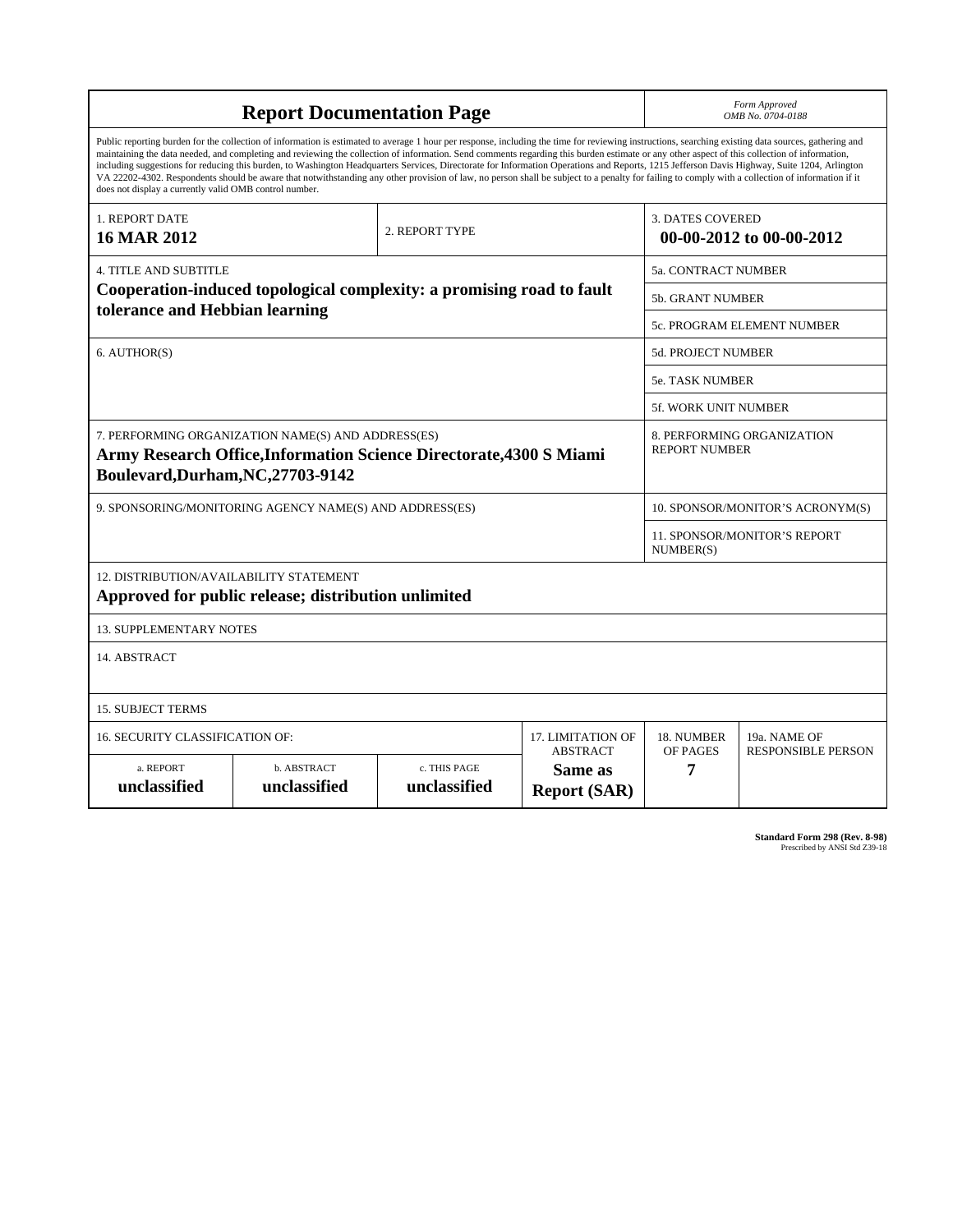a way to compare the efficiency of a scale-free network to the random network of Erdos and Renyi. All this is extensively discussed in an excellent review paper by Arenas et al. (2008) showing very interesting comparisons of Erdos–Renyi networks and scalefree networks as a function of the control parameter *K*. The influence of complex network topology on synchronization has been studied (Restrepo et al., 2006) and these authors found that although the heterogeneous network is less efficient than the all-toall coupled network, the phase transition remains sharp, thereby qualitatively confirming the results of earlier work (Moreno and Pacheco, 2004). The latter authors studied the Kuramoto model (Kuramoto, 1984) embedded in a scale-free network and found that, quite surprisingly, a phase transition emerges at a critical value of the control parameter K with no need to use all-to-all coupling. Another interesting result (Moreno and Pacheco, 2004) is that single nodes, with *k* links, regress to synchronization with the mean time  $\langle \tau \rangle \propto 1/k$ , thereby making the hubs very stable. This observation led those authors to conjecture that the scale-free condition may be a consequence of an optimization mechanism. As a main result of this paper, we substantiate this conjecture with an example where the hubs have a dynamical origin.

A limitation of the earlier work on the connection between global efficiency and topological complexity, with one exception (Moreno and Pacheco, 2004), is that the dynamical origin of topological complexity is not addressed. We examine this connection between topology and dynamics herein as follows: (a) We distinguish between a *resting* and a *dynamic* network; the former being the network where the constitutive units are at rest, and the latter being the network generated by the self-organization of the units located on the structure of the resting network. (b) We explore the possible benefits of the dynamic network by using it as a resting network on which to activate our cooperation model. (c) We argue that these results establish a connection between criticality and the famous Donald Hebb's neurophysiological postulate (Hebb, 1949).

#### **MATERIALS AND METHODS**

We adopt a decision making model (DMM; Bianco et al., 2008; Turalska et al., 2009), which uses a social paradigm of decision makers who choose between "yes" (+) and "no" (−) at each point in time. Note that the DMM is expected to have a range of application that is not limited to social processes. In fact, the DMM is usefully applied to account for the phenomenon of intermittency of colloidal quantum dots (Frantsuzov et al., 2009). In DMM the dynamics of each node *si* is determined by the following master equation

$$
\frac{d}{dt}p_1 = -g_{12}p_1 + g_{21}p_2
$$
\n
$$
\frac{d}{dt}p_2 = -g_{21}p_2 + g_{12}p_1
$$
\n(1)

The cooperation among the units in the network is realized by setting the coupling coefficients to the time-dependent form

$$
g_{12}(t) \equiv g e^{K \frac{M_2(t) - M_1(t)}{M}}
$$
 (2)

and

$$
g_{21}(t) \equiv g e^{-K \frac{M_2(t) - M_1(t)}{M}}
$$
\n(3)

Here *M* denotes the total number of nearest neighbors, and  $M_1(t)$ and  $M_2(t)$  are the count of nearest neighbors who are making the decision "yes" and "no," respectively. The single individuals change opinion, and as a consequence  $M_1(t)$  and  $M_2(t)$  are fluctuating in time variables, while, of course, the total number of nearest neighbors is conserved:  $M_1(t) + M_2(t) = M$ . The single unit in isolation,  $K = 0$ , would fluctuate between "yes" and "no," with the rate *g*. Once the value of the coupling increases,  $K > 0$ , single in the state "yes" ("no") is less and less independent and makes transition to the state "no" ("yes") faster or slower according to whether  $M_2 > M_1$  ( $M_1 > M_2$ ) or  $M_2 < M_1$  ( $M_1 < M_2$ ), respectively. We define the global fluctuation  $\xi(t) \equiv (N_1(t) - N_2(t))/N$ , where N is the total number of nodes, and  $N_1(t)$  and  $N_2(t)$  are the units in the state "yes" and "no" at time t, respectively. Additionally, we use the time average  $\xi_{eq} = \langle |\xi(t)| \rangle$  as a measure of the global majority.

It is important to note that the master equation of each site is a fluctuating master equation. This property emerges from the fact that the transition rates  $g_{12}(t)$  ( $g_{21}(t)$ ) depend on the stochastic evolution of each unit's environment. Only in the thermodynamical condition when the number of nodes creating the network is infinite,  $N = \infty$ , and all nodes are directly connected with each other,  $M = \infty$ , the ratios  $M_1(t)/M$  and  $M_2(t)/M$  are equivalent to the probabilities  $p_1(t)$  and  $p_2(t)$  (Turalska et al., 2009). However, this correspondence is violated once the number of nodes is finite or the structure of the network departures from all-to-all coupling. Both those conditions introduce randomness into the dynamic evolution of a single unit. In the most general case this stochastic fluctuations can be realized as a difference between the estimate of a random walker position after finite number of steps (what corresponds to given number of neighbors each node has) and the position obtained after an infinite time.

Here we consider a topology of a simple two-dimensional regular lattice, where each node is coupled to four nearest neighbors, thereby setting *M* = 4. We call this structure a *resting network*. The numerical calculations were performed on a lattice of  $N = 100 \times 100$  nodes with periodic boundary conditions. At the initial time,  $t = 0$ , the state of each node was assigned randomly to be either  $+1$  or  $-1$ , symbolizing decision in "yes" and "no," respectively. Next, in a single time step a run over the whole lattice is performed and for every unit *si* the transition rate of Eqs 2 or 3 is calculated according to which a node is given the possibility to change its state. After initial  $10<sup>6</sup>$  time steps the time average is taken over the same number of consecutive steps of the model to evaluate the global majority measure ξ*eq*.

# **RESULTS**

As expected, the global order parameter ξ*eq* shows a transition to the organized state with the respect to the coupling constant K. The critical value of the coupling constant  $K_C$  can be found analytically in the case of  $N = \infty$  (McCoy and Wu, 1973) and yields  $K_C = 2 \ln(1+\sqrt{2}) \approx 1.76$ . On **Figure 1** we present the phase transition curve obtained for a finite square lattice of 10,000 nodes. We observe that the transition into the organized phase occurs at the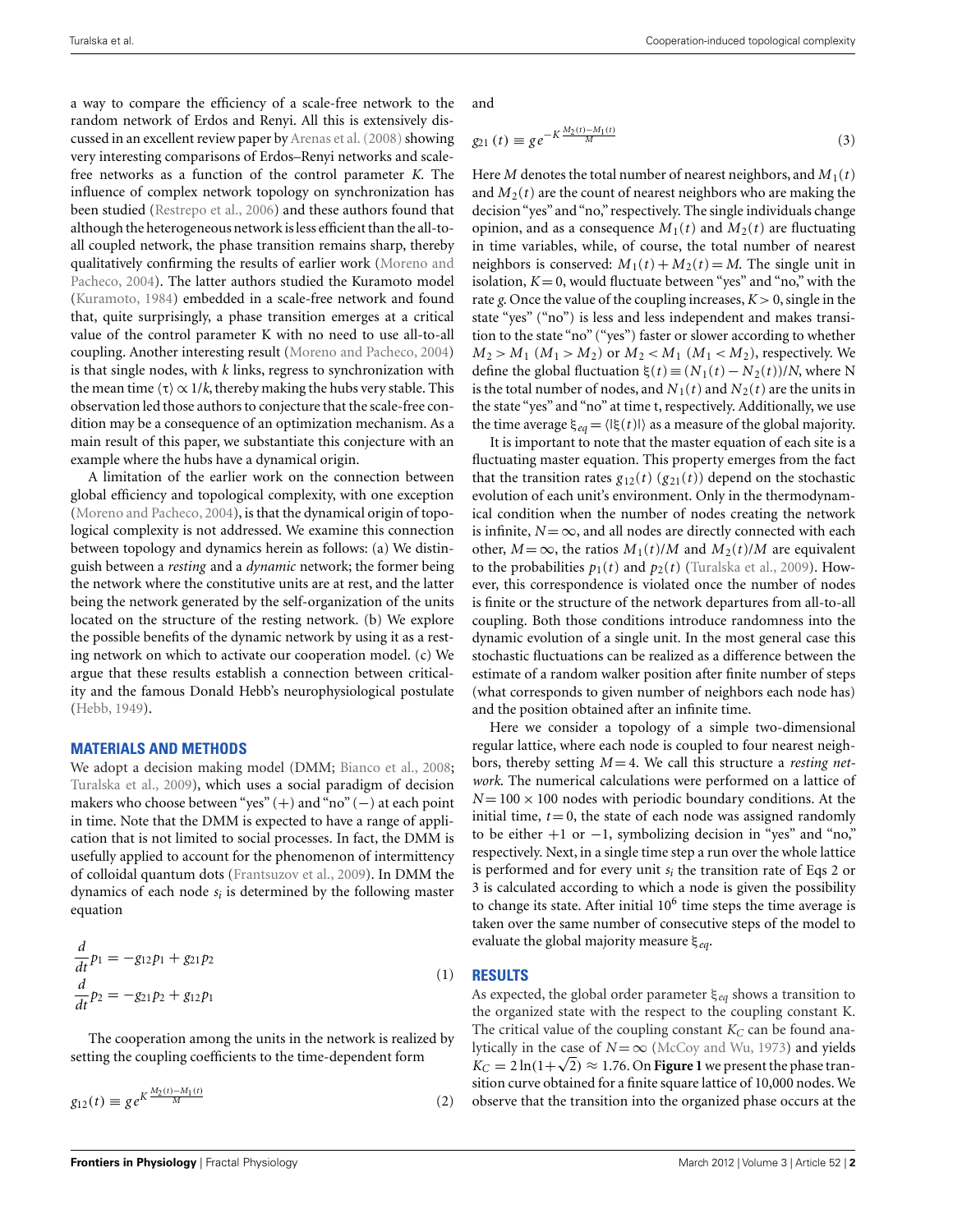

critical value of  $K_C \approx 1.70$ , which is significantly larger than the value of the all-to-all coupling case with an infinite number of units (Bianco et al., 2008; Turalska et al., 2009),  $K_C = 1$ .

To study the dynamically induced network topology, we consider the DMM with the critical value of the coupling,  $K_C = 1.70$ . After initial  $10<sup>6</sup>$  time steps, we record lattice configurations over 2000 time step windows, registering the dynamics of each node  ${s_i(t)}$  over that time interval. In the next step we evaluate the linear correlation coefficient between the *i*-th and the *j*-th node (Fraiman et al., 2009):

$$
r(i,j) = \frac{\langle s_i(t) s_j(t) \rangle - \langle s_i(t) \rangle \langle s_j(t) \rangle}{\sqrt{\langle s_i^2(t) \rangle - \langle s_i(t) \rangle^2} \sqrt{\langle s_j^2(t) \rangle - \langle s_j(t) \rangle^2}}
$$
(4)

where  $\langle \ldots \rangle$  denotes time average. If the correlation intensity between nodes *i* and *j* of the square lattice is larger than the arbitrarily chosen threshold value  $\Theta = 0.61$ , we consider them connected by a link in the dynamically induced topology. The **Figure 2** serves as an illustration of this process.

This newly created topology clearly depends both on selected value of the coupling and the threshold value applied to the set of obtained correlation coefficients. If one would consider the dynamics of the system in the subcritical phase,  $K < K_C$ , where the randomness dominates over the cooperation between units, as a result observed values of  $r(i, j)$  would be small, as expected for two independent variables. In the opposite case, when  $K > K_C$ , strong coupling reduces the variability of a state of a single unit in time, and due to the definition of  $r(i, j)$  also leads to small correlation values. In both cases, the distribution created from a set of obtained  $r(i, j)$  values is centered at zero, and has very fast decreasing tails. However, once the dynamics approaches criticality,  $K \approx K_C$ , the coupling between units is just enough to balance the stochasticity. This condition leads to dynamical coupling between units that are

not directly connected, and results in much wider distribution of values of  $r(i, j)$  than in two previous cases.

In all discussed cases adoption of a low threshold would include most of the correlation pairs  $r(i, j)$  and would result in highly connected networks, where almost all nodes are connected to each other. As the threshold Θ increases less and less pairs of nodes would be included in the newly created topology. Since for  $K < K_C$ and  $K > K_C$  the distribution of correlations decreases much faster than for  $K \approx K_C$ , the increase of  $\Theta$  leads to the destruction of the giant component, thus no new structure can be identified. Close to the criticality, the transition between the fully connected structure obtained for low threshold and its destruction into separate modules is more subtle. In this condition, the Dirac-like degree distribution, obtained for low Θ when almost all nodes are directly connected, starts to present a tail once  $\Theta$  is increased, signifying that some links are eliminated and nodes with degree smaller than the average appear. Even further increase in the value of threshold eliminates enough links to distribute nodes degree as an inverse power law. The inclusion of correlations even higher than this special value leads to the disruption of the giant component.

As mentioned in the previous paragraph, above prescription generates a scale-free network, with the inverse power index  $v \approx 1$ , as shown in **Figure 3**, thereby supporting the observation of Moreno and Pacheco (2004), that the scale-free structure is the result of an optimization process, which is, in the case of this Letter, the realization of a consensus condition. We also evaluate the distribution density *p*(*l*) of the Euclidian distance *l* between two linked nodes and find that the average distance is of the order of 50, namely, of the size of the two-dimensional network  $100 \times 100$ . This average distance implies the emergence of long-range links, essential to realize the fast transfer of information over a complex network (Kleinberg, 2000; Boguñá and Krioukov, 2009; Boguñá et al., 2009; Li et al., 2010).

Now let us turn the dynamically induced network into a *resting network*, called a *dynamically generated resting* (DGR) network and let us study its efficiency running the DMM on it. We find it convenient to compare its cooperative behavior with another seemingly equivalent scale-free networks with the same  $v \approx 1$ . We realize this latter scale-free network using the probabilistic algorithm (Kalisky et al., 2004) and we refer to it as an *ad hoc network*, and run the DMM on it as well as on the DGR network. The phase transition diagrams of the DGR and *ad hoc* networks are illustrated in **Figure 4**, and **Figure 5B**, respectively. We see that the phase transition occurs on both networks at  $K = 1$ , namely, at the same critical value corresponding to the all-to-all coupling condition. However, in **Figure 4** a new phenomenon is observed, that being the emergence of both a consensus and a non-consensus state. The new state emerges because the self-organization process generates two weakly coupled identical clusters (**Figure 4B**), each cluster being equivalent to an *ad hoc* network with  $v \approx 1$ . These two networks are virtually independent from one another, thereby yielding the states  $++; ---; +-+$  with equal probability. The states +− and −+ are the non-consensus state. To support this interpretation we generate two identical *ad hoc* networks with  $v = 1$  and couple them with a single link. The resulting phase diagram, shown in **Figure 5A**, is very similar to that depicted on the **Figure 4**, thereby establishing that DGR networks may lead to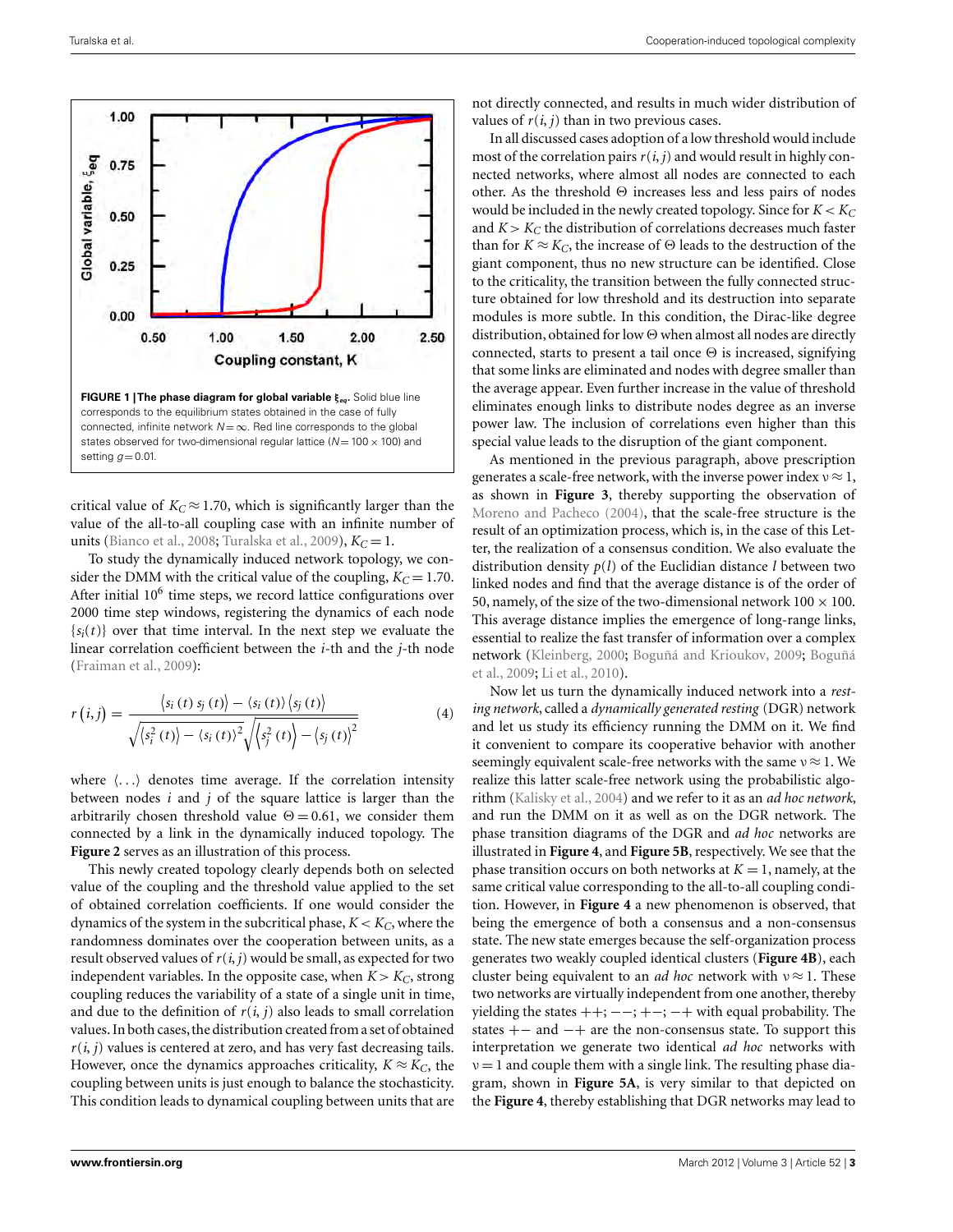

**FIGURE 2 | Consecutive steps that lead to the dynamical topology.** Top panel shows time evolution of three randomly selected nodes of the square lattice. Arrows denote time intervals over which the correlation index of Eq. 4 is calculated. Middle panel illustrates the fragment of an adjacency matrix of the dynamically created network. It originates by the application of a threshold Θ to the values of correlation all nodes of square lattice. Full size of this adjacency matrix is  $N^2 \times N^2$ . White squares denote the case when the correlation between unit  $i$  and  $j$  is larger than threshold and they correspond to the link between node  $i$  and  $j$  in the dynamical network. Lower panel

presents fragment of the dynamical topology that arises from above adjacency matrix. Here a single square is a node of the dynamical network. Full dimension of this matrix is  $N \times N$ . The color scheme denotes the degree of a node. As in the case of the adjacency matrix, this representation confirms that the dynamical network is very sparse when overlaid on the original square lattice (white squares represent nodes of the square lattice that are not a part of the dynamical network). The clarity of figures presented on middle and bottom panels are the only reason for showing fragments of matrices, rather them whole.

coexistence of communities with conflicting opinions, reminiscent of recent results obtained by others (Shao et al., 2009).

# **DISCUSSION**

Note that the scale-free network generated by the mechanism of cooperation is observed in the brain dynamics of neuronal networks (Fraiman et al., 2009). Although these authors use the two-state nodes of the Ising model to explain the source of the

scale-free neuronal network, the Ising and the DMM model are essentially equivalent as far as dynamically generated scale-free topology is concerned. This paper, inspired in part by Fraiman et al. (2009), yields the additional discovery that the emergence of consensus produces long-rage links as well scale-free topology, thereby establishing a possible connection between the brain dynamics and the navigation in complex networks (Kleinberg, 2000; Boguñá and Krioukov, 2009; Boguñá et al., 2009; Li et al., 2010).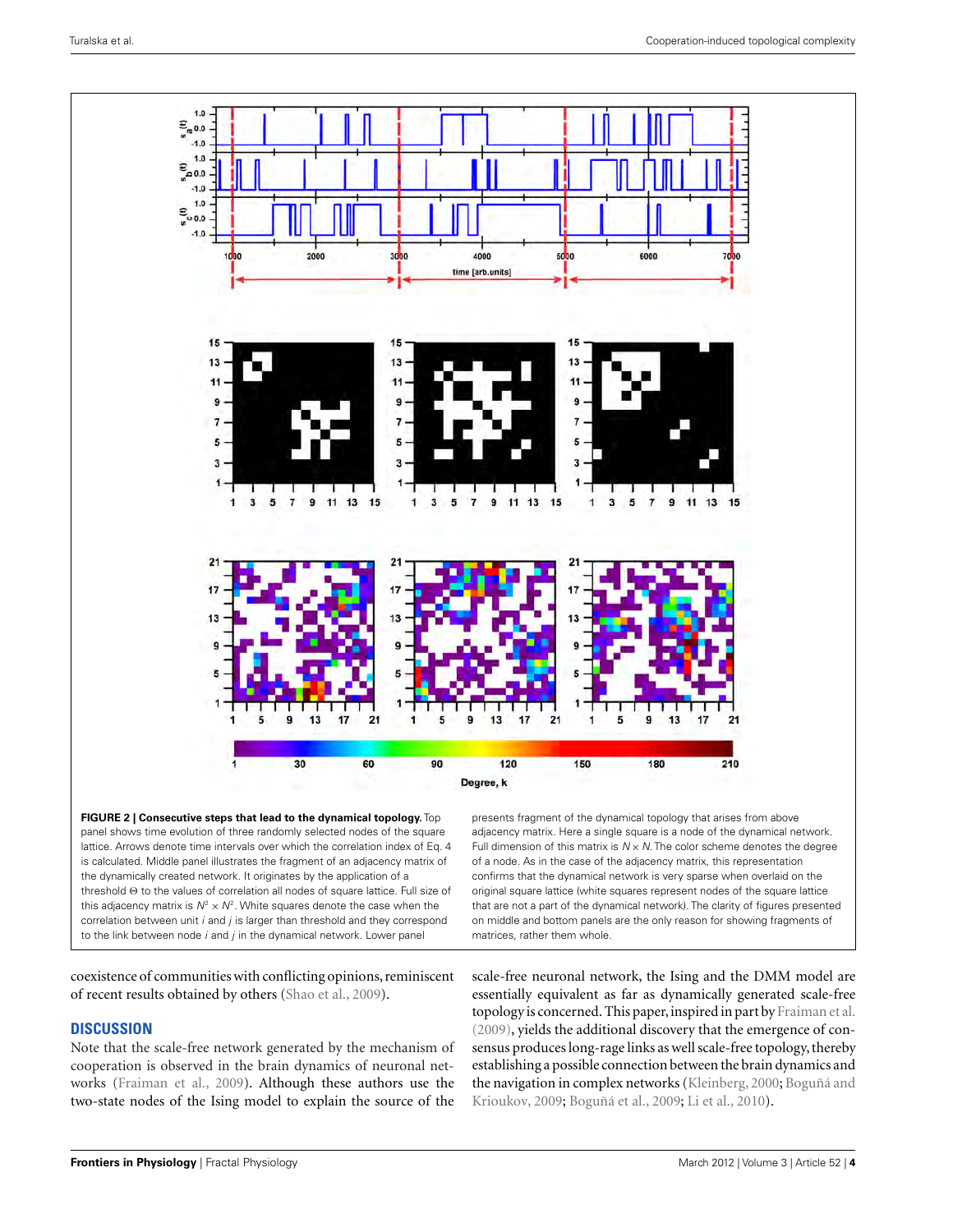# **FAULT TOLERANCE**

Let us address the problem of network efficiency and vulnerability. The scale-free topologies are universally judged to be robust against an external random attack, since the key nodes (hubs) are rare and their annihilation is expected to be highly improbable. However, if a unit with a large number of links is annihilated, the efficiency of the network is drastically reduced. Thus, a scalefree network is robust against a random attack but not against an intelligent attack whose targets are the hubs of the network (Albert et al., 2000; Cohen et al., 2000; Gallos et al., 2005).

Now, as illustrated on **Figure 4**, if we consider the emergence of consensus on a DGR scale-free topology two scenarios arise: one



**FIGURE 3 | The degree distribution for correlation network created by examining the dynamics of nodes placed on two-dimensional, regular lattice.** Examined network had  $N = 6740$  nodes and the parameters of DMM were  $g = 0.01$  and  $K = 1.70$ .

in which the evaluation of DMM leads to a state of non-consensus and one in which the consensus depends on the structure of the DGR network. An annihilation of a hub in the latter case would cause disruption of network dynamics and could affect the consensus state. This paper shows that it may be convenient to run the DMM on the original regular network, with  $M = 4$ , even if the selforganization process would require a higher critical parameter,  $K_C = 1.70$  rather than  $K_C = 1.00$ . The regular network, although dynamically less efficient, is less vulnerable than the scale-free network, either the one dynamically generated or the *ad hoc* network. To substantiate this prediction, let us imagine an intelligent attack annihilating a highly connected hub in the dynamical topology, which action affects the organization state. Since targeted node simultaneously is one of the units of regular lattice, we observe the consequence of the attack also in the regular network, from which dynamical topology emerge. In this case the damage provoked by the intelligent attack is the generation of a defect, and consequently of a network of *N* − 1 nodes, with all of them having four links but four of them that have three links. We expect that for  $N \rightarrow \infty$  the self-organization process is not severely damaged. To paraphrase, if the flag bearer, guiding a large number of fighters, falls in the battle another fighter will pick up the fallen flag and carry it forward. According to Singer (2005) this property is shared by the brain and is depicted by him as an orchestra with no conductor.

# **HEBBIAN LEARNING**

Hebb (1949) proposed the following neurophysiological postulate: "*When an axon of cell A is near enough to excite a cell B and repeatedly or persistently takes part in firing it, some growth process or metabolic change takes place in one or both cells such that A's efficiency, as one of the cells firing b, is increased*," according to which persistence or repetition of neural activity induces lasting cellular changes. We interpret the results of this paper in the light of this fundamental postulate.

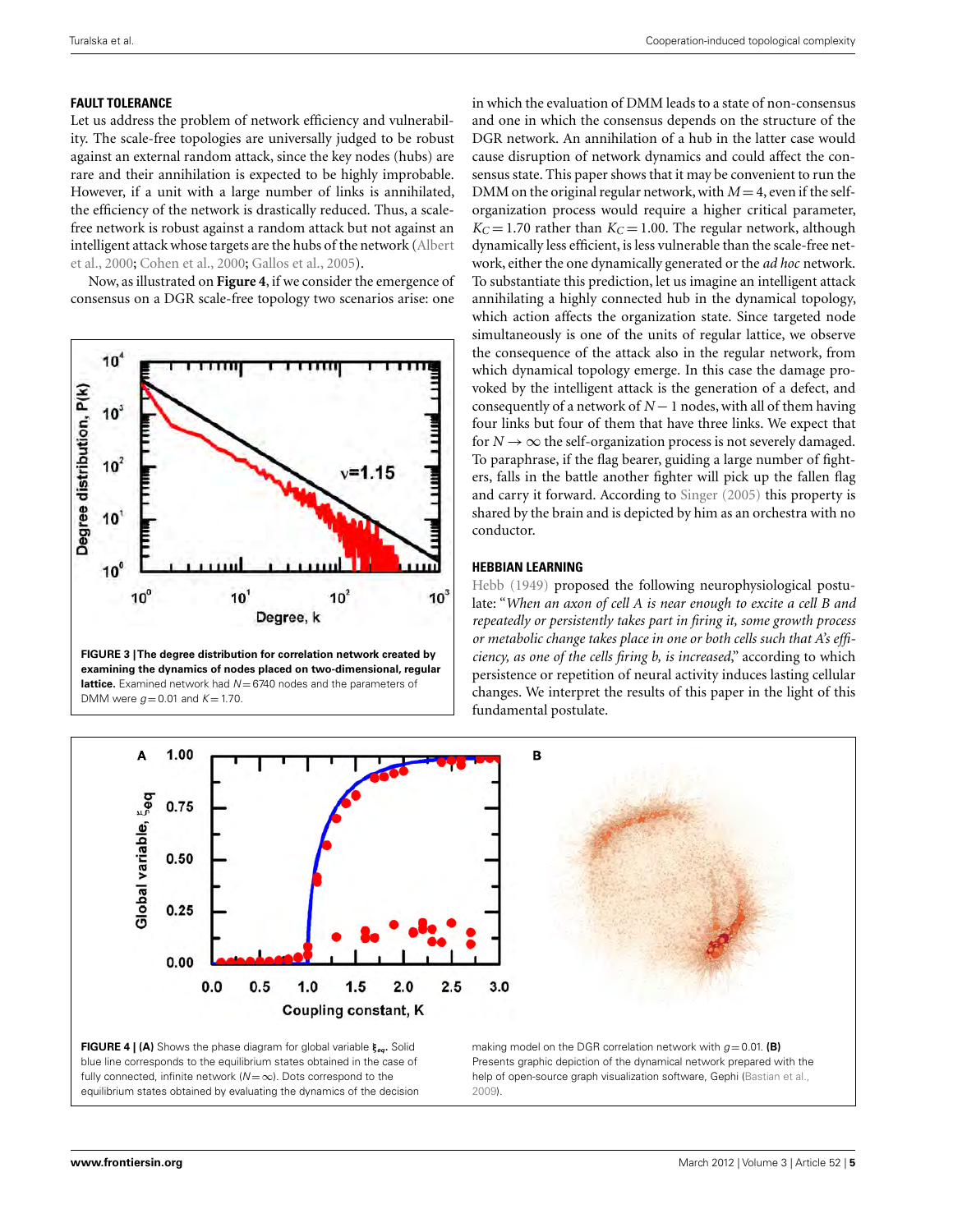

First, we notice that at criticality the system of cooperating units reaches consensus but the consensus time duration is finite (Turalska et al., 2011). Vanni et al. (2011) have proved that the function of a system of cooperating units benefits from the occurrence of organizational collapses, allowing single units to recover the free-will condition that they have in the absence of cooperation. The consensus time duration  $T_C$  is the distance between two consecutive organizational collapses. Using the same procedure as that adopted in the recent work of Turalska et al. (2011), Vanni et al.  $(2011)$  find that  $T_C$  is proportional to the size of the system. Thus, since dynamically induced links are established on the basis of a temporal measure (Eq. 4), we assume that they correspond to cellular changes lasting for an extended, but not infinite time. Consecutively, we make the conjecture that according to Hebb's postulate, after a number of organizational collapses, reoccurring dynamical links are turned into resting links. This leads to an iterative procedure; where the initial resting network evolves into a dynamical structure (DGR1) which after certain time is used as the resting topology. Evaluation of the DMM on this new topology leads to the generation of a new dynamical network (DGR2), which then can be considered as a starting point.

It is worth noticing that this model for evolutionary network is rather crude, since the DGR2 network is established dynamically only on the basis of positive correlations between the units of the DGR1 network. A more realistic model would imply a random growth of connections, with a selection driven not purely by reinforcing Hebb's rule. However, from the results of this paper, we eventually expect the emergence of a complex network out of any evolution scheme. If we make the plausible hypothesis that increasing the complexity of the network also the dynamics becomes more complex, this evolution has been experimentally established by a recent paper (Smit et al., 2011) by looking at how scale-free indexes in electroencephalograms evolve with brain maturation in children and adolescent.

Herein we proved that, while dynamically induced links evolve into resting links, the thermodynamics of the system change, and the critical coupling significantly decreases. When a resting scale-free network evolves, with the topology herein studied, the coupling coefficient becomes indistinguishable from the minimal possible value, corresponding to all-to-all coupling. This means that the system (the brain) has efficiently decreased the resources necessary to keep working at criticality, both in terms of wiring (number of synapses) and coupling (amount of neurotransmitters). We may conjecture that the hypothesis that the brain works at criticality (Allegrini et al., 2010; Chialvo, 2010; Werner, 2010), or, better, that remains critical while exploring a continuity of different critical states (Longo and Montévil, 2011) is more fundamental than the Hebb's rule itself. In other words, Hebb's rule may have been evolutionary selected due to the cost-saving mechanisms herein suggested.

What about fault tolerance? Apart from the fault tolerance properties exposed in the previous subsection, that characterize the scale-free structure evolving from the Hebb's rule, Hebb's rule also provides network plasticity, so that even hub-oriented attacks can be effectively dealt with.Within our crude evolutionary model, due to the probabilistic nature of the process, it is expected that the links generated dynamically by DGRn do not coincide with its resting nodes, although many DGRn leaders may remain leaders at the  $DGR(n+1)$  level. Thus we conclude that the discovery of this paper that topological complexity may be dynamically generated is not incompatible with fault tolerance. This is again in accordance with Hebb and his followers, who prevent all synapses from increasing indefinitely by assuming that synaptic effectiveness is reduced when the simultaneous firing of post-abs pre-synaptic impulse does not occur.

#### **ACKNOWLEDGMENTS**

Malgorzata Turalska, Elvis Geneston, and Paolo Grigolini thankfully acknowledge financial support from ARO through Grant #W911NF1110478.